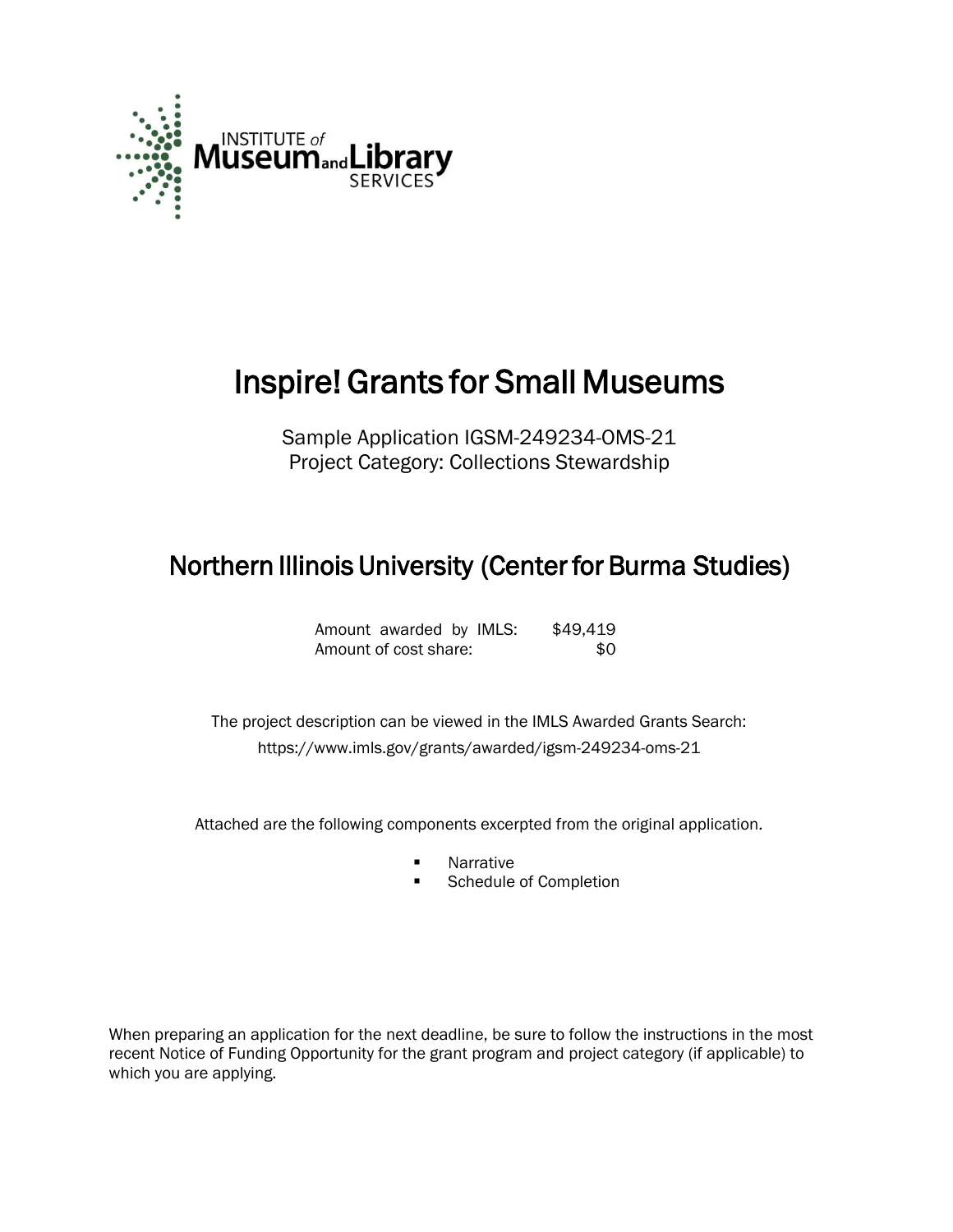# **Project Narrative**

The Center for Burma Studies (CBS) at Northern Illinois University (NIU) cares for a permanent collection of over 3,000 exceptional and rare artifacts which constitute the Burma Art Collection (BAC) and holds over 13,000 bibliographic items. The BAC was born entirely out of donations from American families, diplomats, advisors, missionaries, and scholars who lived and worked in Burma (now Myanmar) as early as the 1930s.<sup>1</sup> Our collection continues to grow, with approximately 300 substantial objects being added yearly, and is the only comprehensive Burmese Art collection in the United States. The BAC reflects a lesser-known part of United States history and our involvement with Southeast Asia since the mid-twentieth century. Textiles were common acquisitions, either through purchase or gifting, of Americans living and traveling to the various ethnic regions of Burma. As a result of several personal collection donations in the last 35 years, the ethnographic textile holdings of the BAC represent more than 10% of the permanent collection and are one of our most comprehensive object categories. Many of the textiles represent cultures that have disappeared or are in the unfortunate process of disappearing due to globalization.

# *Project Justification*

#### **What need, problem, or challenge will your project address, and how was it identified?**

In 2019, the BAC received IMLS funding for compact storage to retrofit a larger and climate-controlled storage space to rehouse our collection through the Museums for America (Collections Stewardship and Public Access) program. The rehousing of our collection, and a dedicated space for photography, now allows us to begin new projects as outlined in our Strategic Plan to strengthen our online presence during a time when this type of online accessibility is more important than ever. While we have the skills, time, and digital platform to digitize and give access to our collection, we are lacking the supporting staff and photographic equipment to do it. We are uniquely positioned to complete this project because our institution has relevant departments that can support our goals and help us enhance our skills, such as Media Services and a Photography program to provide digitization best practices, as well as our Museum Studies program to provide a qualified graduate assistant.

Some of our objects were initially photographed three decades ago, and under the current curator, more have been photographed in the last 15 years. Due to changing digitization practices, new file formats, and overall data degradation during digital storage migrations in the early 2000s, we urgently need new images. As a best practice, we also aim to update those outdated photographs to assess object changes over time. We have identified and chosen to focus on our textile holdings after making a formal assessment of our collection to determine the most feasible plan for the lengthy digitization process. As we develop a larger strategy to digitize the entire collection, our textiles will serve as an excellent starting point due to their two-dimensional nature. We will then develop best practices to continue digitizing other categories within our collection such as fragile sculptures, paintings on glass, and extremely old and rare Buddhist clay tablets.

# **Who or what will benefit from your project and how have they been involved in the planning?**

The focus of this digitization project will directly benefit the objects within our collection and at the same time our researchers, students, and general audience that will gain a new level of accessibility to them. Our textile objects (over 300 in number) include large religious tapestries, complete ethnic garb from various minority groups, complex needlework and embroidery, pictorial textiles, religious banners, and a sizeable number of accessories including headdresses, shoulder bags, hats, and silk parasols. We also hold rare tools such as a complete and functional backstrap loom and bronze loom pulleys. Most of the textiles date to the 19<sup>th</sup> and 20<sup>th</sup> centuries. Our bibliographic holdings include rare, illustrated albums that feature ethnic garb which provide primary sources for textile research. The current condition of the objects ranges from excellent to in need of extensive repair. Some of the objects have been worn or used in ceremony and were never intended for long term storage, while others have never left their original box other than for exhibitions.

<sup>&</sup>lt;sup>1</sup> Burma changed its name to Myanmar in 1989. In the United States, both names are still used.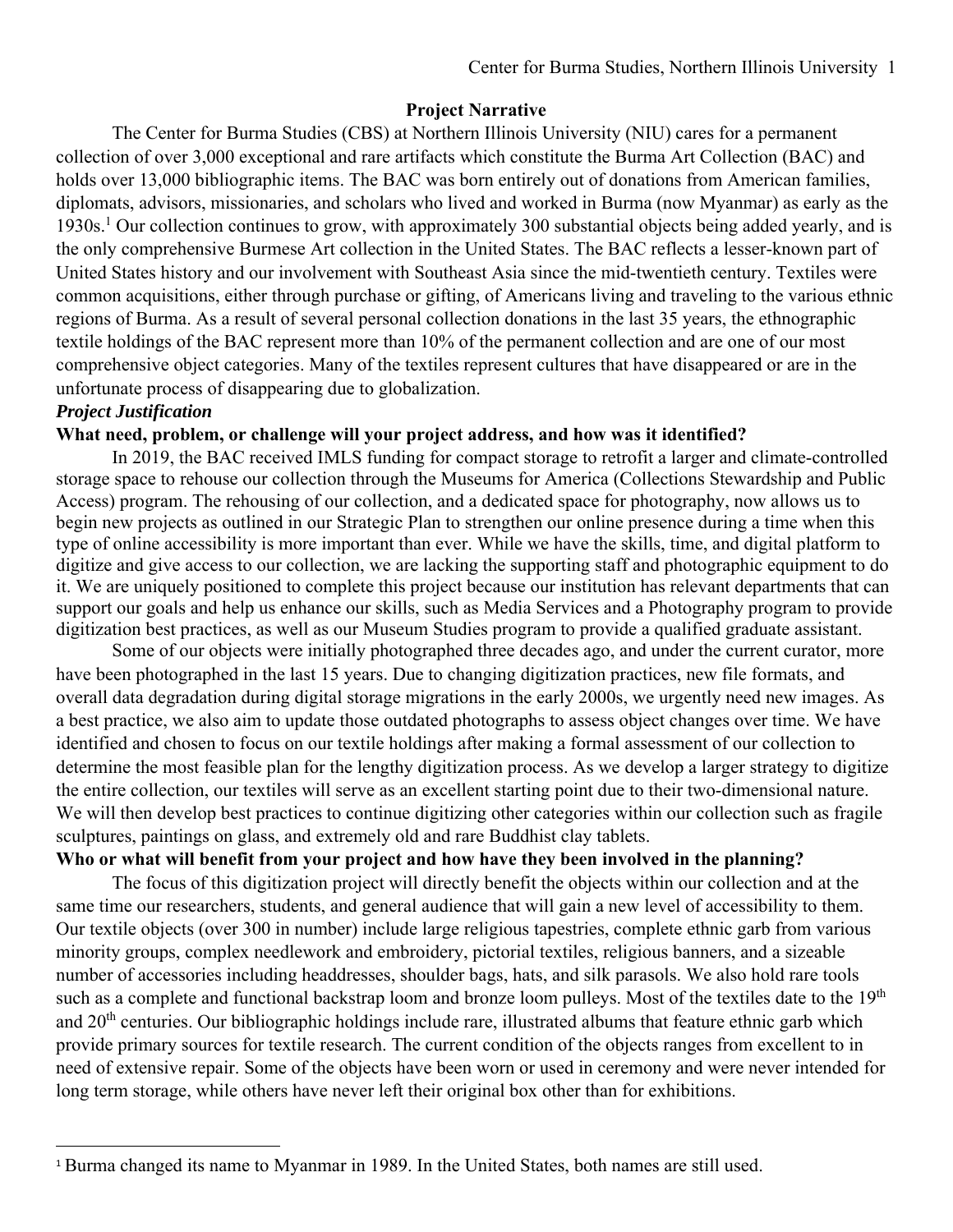Our digitization efforts will give us an opportunity to compare old photographs and condition reports to assess conservation needs. In an effort to improve our care practices, we have contracted Cara Varnell, an art conservator specializing in textiles, to provide an assessment of our textiles. Her report emphasizes the importance of digitization due to the fragility and vulnerability of these textiles (see supporting document 1).

The CBS team and our graduate students will benefit from the project by expanding our digitization process knowledge, and our interested stakeholders such as international Burma Studies scholars will gain greater understanding of the rich diversity of our textile holdings, creating new opportunities for research. The project was conceived by the CBS team in consultation with our interested stakeholders, who are often unable to visit in person and who wish to see in greater detail the objects we hold. Digital images are often beneficial for research even after an in-person visit to our collection or exhibitions. This project will be important for the newest generation of Burma Studies scholars who are now accustomed to open-access in academic research. As larger museum and library institutions have paved the way for this type of global research practice, we seek to follow their lead and will make our project freely available for the benefit of knowledge and education. **How will your project advance your institution's strategic plan?** 

We seek to advance our strategic plan goal to "develop and expand the Burma Art Collection's presence on the Web" to bring us closer to our mission of being a "comprehensive archive of artistic and cultural materials essential to the academic study of Burma, while providing free access thereto for classroom instruction and research at NIU and for wider use in scholarship throughout the world." (see Strategic Plan) To this end, we have created an actionable and measurable outcome-based project to digitize our textile holdings and increase the skills of our staff and graduate assistants while providing a tangible digital product that researchers can freely access (see logic model in supporting document 1).

# **How will your project address the goals of Inspire! Grants for Small Museums (as described above in Section A1) and align with the project category you have chosen?**

 Our outcome-based project focuses on "expanding access and associated resources" through the digital delivery of our collection. Over the years, our collection stewardship practices have improved as we sought expert advice through consultations and assessments (2016), addressed overcrowding issues by gaining a new temperature-controlled storage facility (2019), and began addressing long-term goals such as security and disaster preparedness (2020). We now have a dedicated space in our storage for a photographic studio and the institutional support to maintain an online searchable database. In 2017 we made a financial commitment towards digitization and online presence and began importing some of our objects to a website created by the project's co-director with PPO (https://niuburma.pastperfectonline.com). Because this website has already been built, we can now focus on the objects that we want to photograph, research, and make accessible to researchers. The textile holdings offer the greatest opportunity for our project as they are the least photographed category in the BAC. The completion of our project will allow the BAC to become the standard for collection access within our institution by becoming the first to provide extensive open-access to our collection. *Project Work Plan* 

#### **What specific activities, including evaluation, will you carry out?**

Our project has been designed using the Shaping Outcomes curriculum methodology to produce a straight-forward and measurable project with a clear positive impact on our collection. We will begin by familiarizing and training the CBS staff team (four to five staff depending on the year) and interested museum studies student volunteers with the photographic process for flat and two-dimensional objects. To amplify our knowledge, we will have bi-yearly consultations with Bob Banke, a professional photographer who knows our collection (see Resumes), to review our actionable plan for standardizing our photographic process and to establish best practices to save time and to consider avoidable mistakes. At the same time, we will take the opportunity to update condition reports on the objects as we photograph them. Concurrently, we will assess the object's records and either create, update, or make any corrections to the existing record in our PastPerfect Collections Management System (PP). Our goal is to go through the photographing process to then have the still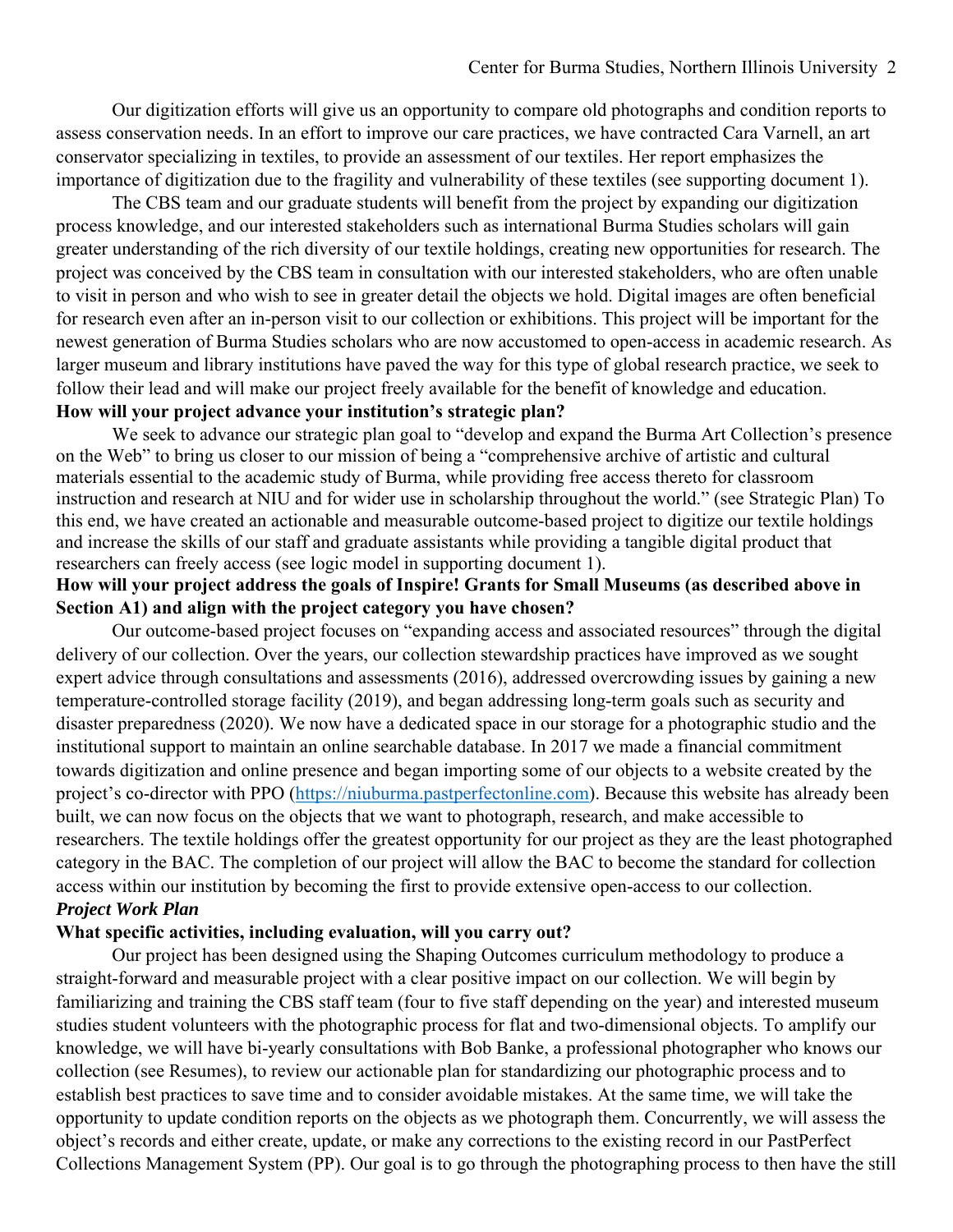images ready for the digitization process, including image enhancing and editing, and creation of descriptive metadata using one of the standardized methods such as Dublin Core as it used in our field. While these activities are taking place, we will update each record as it is completed to our PPO searchable database.

As we make progress with the photographing and digitization process, we will create promotional materials to bring attention to our project and our database. Evaluation to measure our success will begin once the database is ready for public use and will be conducted to measure short term outcomes such as change in knowledge related to Burmese textiles. User friendly surveys will be distributed to our online users to measure these outcomes, and to gather information to improve our database.

#### **What are the risks to the project and how will you mitigate them?**

Any digitization project is lengthy, time consuming, and requires special attention to detail. Photographing objects is equally challenging and can be slowed down by technical issues, especially as there is a learning curve when using new technology and equipment. We are aware of these challenges and have allotted ample time within our schedule of completion in the event of delays. We have also built in additional time as we expect that COVID-19 will continue to cause delays and slow projects due to social distancing measures. Regarding digital data preservation, we understand that there is a real risk of data loss for projects such as this. We have a robust global back-up system in our institution and the supporting technical staff in our Information Technology division to provide any support necessary during the process (refer to Digital Product Form). **Who will plan, implement, and manage your project?** 

 The project will be managed by Dr. Catherine Raymond, CBS director, professor of Art History, curator, and Burmese specialist, who will supervise the completion of the project and provide the expert knowledge and research related to each object. The project's co-director, Carmin Berchiolly, will provide the expertise in photographic and digitization practices. Together they will train and manage the project's team. **Will partners be engaged and, if so, for what purpose?** 

We will engage many internal departments at NIU to seek their expertise and advice as we advance through the project. Media Services and the School of Art and Design's photography program will help us navigate the nuances of the photographic and digitization process. The Family and Consumer Science's Fashion Merchandising program has expertise on textiles and production techniques which will prove useful as we work with each object. We have worked with all of the departments mentioned here in multiple projects, exhibitions, course work, and conferences throughout the years and feel confident that their aid will make our project more successful. We have also partnered with the National Museum of Myanmar on various occasions and plan to continue to engage with them for this project; we share commonality in our textile holdings and their curator and director have interest in our digitization project as the data we produce can help advance their own research.

As professor of Art History and coordinator of the Museum Studies Program at NIU, the project director will engage with professors and students who are active during the grant years to seek their expertise in best museological practices, project brainstorming, and providing visits to our space as we work on the project. Graduate students will be invited to volunteer their time when available to help with the more challenging portions of the process. We also plan to open the project for internship hours to last-year graduating students. Our goal is to involve our students when our project can provide beneficial experience for their careers. To that end, we will regularly engage with photography, fashion, museum studies, and Burma Studies students. **When and in what sequence will your activities occur?** 

The project will be divided into two years: the first to focus on photographing and digitizing, and the second on developing our web presence and promoting our results. The first 2 months of the grant period will be used by the co-director to train graduate assistants, staff, and volunteers who will aid in the photographic and digitization efforts. Twelve months have been allotted to photograph our textile holdings while simultaneously updating or creating condition forms and descriptive metadata within PastPerfect (PP). Each object will go through the following sequence in the digitization process: 1) Locate the object and any existing documentation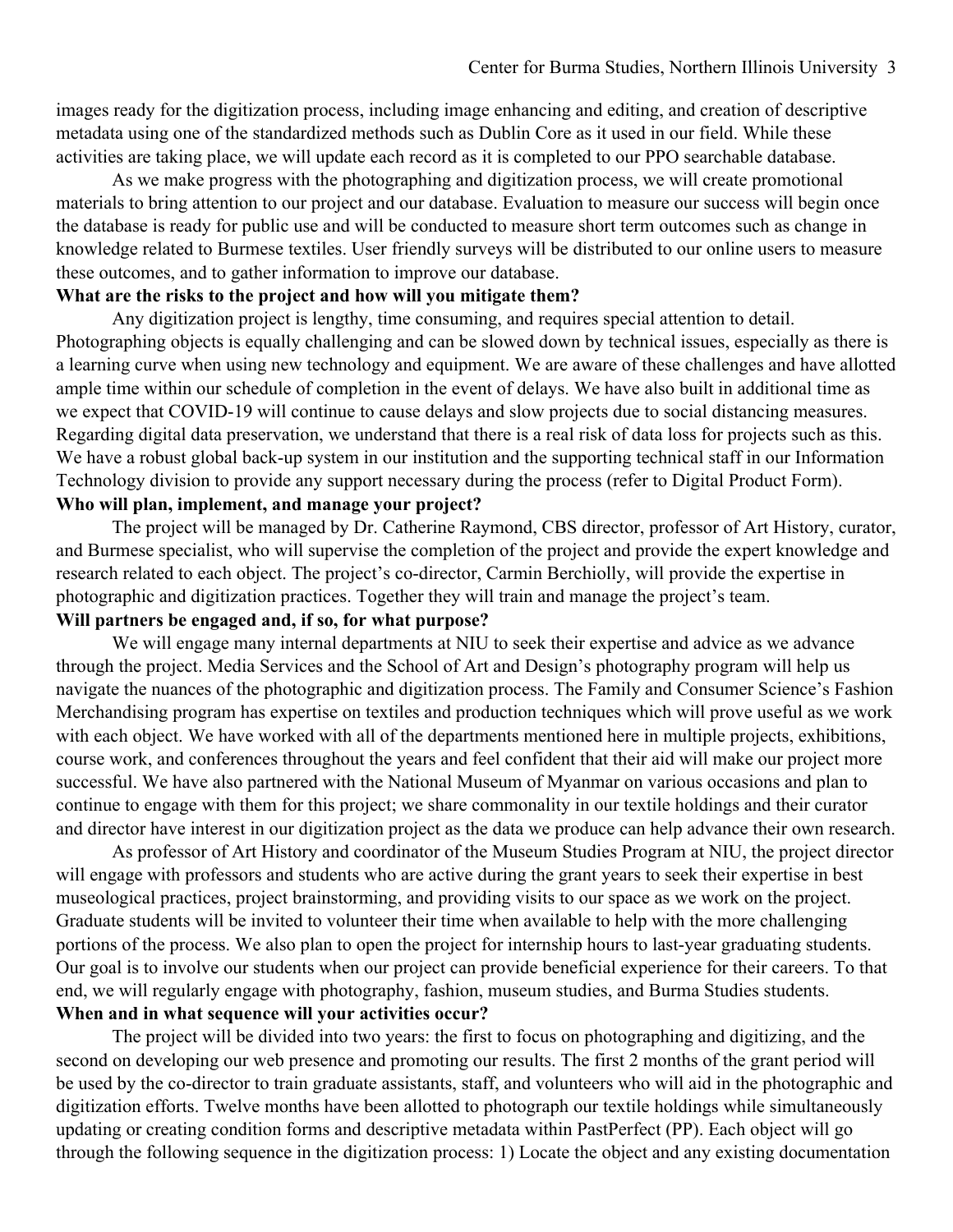2) review documentation and either create or update its condition report 3) bring the object to the photo studio area and take multiple views and angles for different purposes, including advertising and research purposes, as well as detailed macro images of areas of interest or concern 4) return the item to its storage location 5) update or create PP record with new condition details 6) upload still images and run them through the editing process using either Photoshop CS or Adobe Lightroom 7) upload the final images to the PP record 8) conduct relevant research necessary to create basic descriptive data 9) upload findings using Dublin Core 10) store the new data separately from the file within PP and 11) embed the data within the photographic file for online use.

 Throughout both years, we will work on making our objects ready for PPO. The project's director will review each object record against Nomenclature 4.0 for standardization and determine the best categorization, lexicon, and special word use based on her expertise on Burmese art and culture. Towards the end of the project, we will create promotional materials such as newsletters that can be disseminated online and via our social media platforms in order to bring attention to our resulting online database.

#### **What time, financial, personnel, and other resources will you need to carry out the activities?**

 To make this project possible, we require the assistance of a full time (20 hrs/wk) graduate assistant to work closely with the CBS staff and focus 100% of each year's effort towards the project. To strengthen the outcomes of our project, we will consult with a professional photographer to review our plans and provide regular guidance. As a consultant and advisor, the photographer can help us prevent mistakes that may slow down the project. We also require the photographic equipment to outfit our photo studio area. We have already committed other financial resources to make this project possible, including ongoing maintenance costs for digital products such as our online database and websites, digital storage and backup solutions, hardware (computers), software (Adobe Creative Cloud), and the physical space dedicated for object photography. **How will you track your progress toward achieving your intended results?** 

The project has clear, attainable milestones established by the director and co-director, who will conduct weekly progress meetings. The milestones are as follows: Over 300 artifacts digitally photographed and searchable on PPO by November 2022, and an average of 15 objects per week photographed and images processed and update to PPO. If our goal is not achieved, an action plan will be developed. The team will meet weekly to discuss progress; delays in meeting goals will be quickly identified and action plans will be initiated to respond to staffing needs and completion of milestones. We recognize there may be delays caused by COVID-19 and are prepared for shelter-in-place restrictions.

#### **How and with whom will you share your project's results?**

Our existing websites: niu.edu/burma and centerforburmastudies.com, and our partners at the various research and academic centers at NIU will link externally to our PPO database which will house the results of our project. Using our social media accounts such as Facebook, Instagram, and Twitter, we will regularly post photographs of our textiles to showcase our collection and engage in academic and informative conversations with a larger audience. While we already receive good online traffic from our interested local and international audiences, we plan to release newsletters before and after the grant period to bring attention to our database. The newsletters will showcase specific aspects of the project, tips for using the database, spotlights on specific objects of interest, and contact information for anyone interested in learning more. We also plan to work with campus press to release a news article bringing attention to the project's results and to those who helped make it possible. Lastly, we plan to engage with our Center's associates including professors that teach relevant course work from Southeast Asian Studies, The School of Art and Design, Museum Studies, and the Liberal Arts and Sciences, to invite them to tour our storage area, see our photography studio, and learn about our project. *Project Results* 

#### **What are your project's intended results and how will they address the need you have identified?**

Our most crucial outcomes focus on our objects and the benefit, impact, and change in knowledge and behavior that they can have on our audiences which include researchers, academics, students, and the local communities that find representation in our collection. By creating a searchable online database that showcases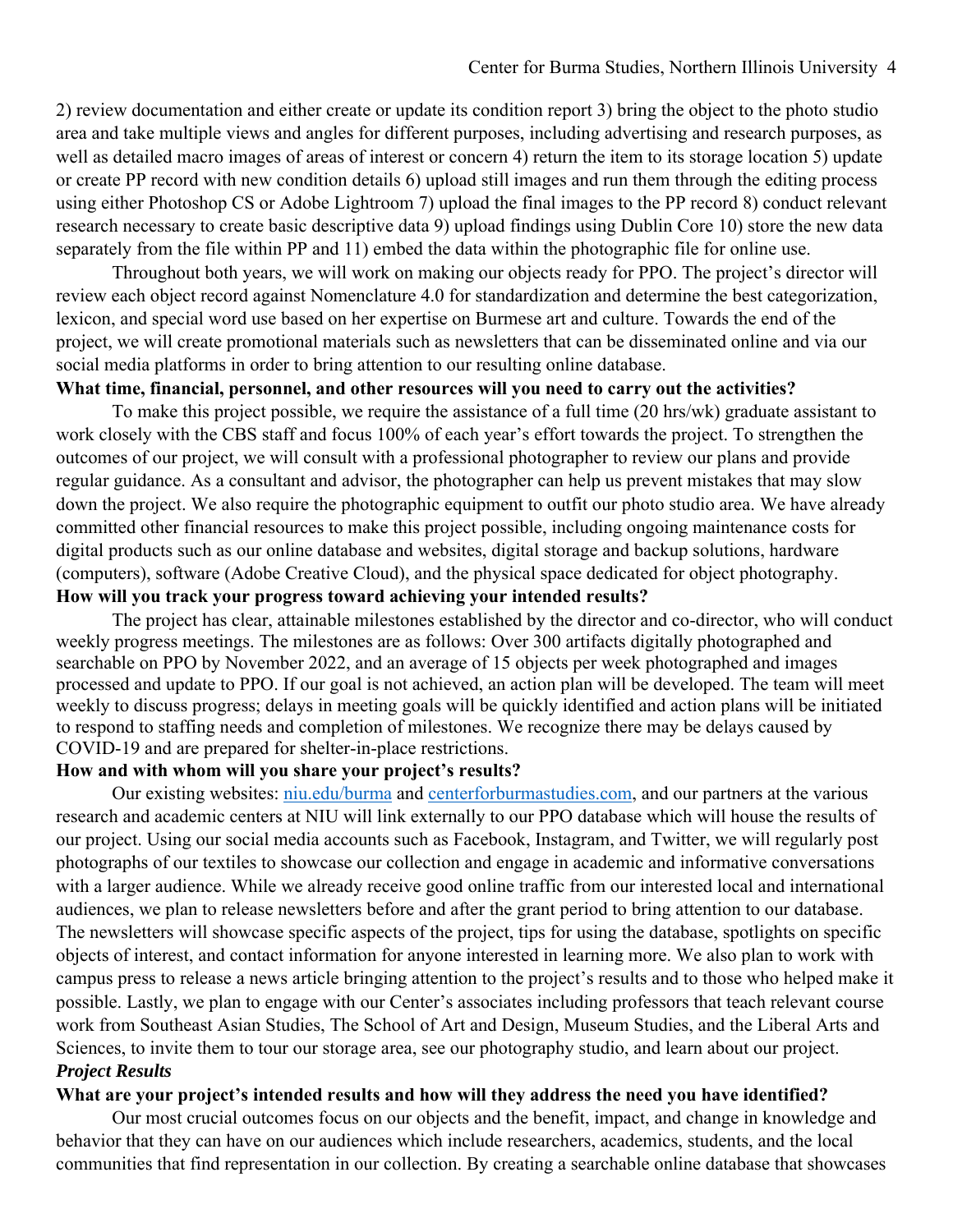our entire textile holdings, we are directly addressing the second priority listed within our Strategic Plan. This project brings us closer to our mission to provide free access to our materials as the use of digital mediums in the museum world has become strongly relevant in the wake of COVID-19. Additionally, the following outcomes will be possible because of this project: 1) CBS staff will gain experience and increase skills in all aspects of the digitization process 2) graduate students from our museum studies program will gain knowledge specific to Burmese material culture, allowing them to have strong object and cultural considerations for Burma 3) graduate students will be able to demonstrate a greater understanding of Burma and its artistic legacy as it relates to American collectors 4) Burma Studies researchers and students will gain awareness and knowledge of our textile holdings, creating new opportunities for academic research and 5) curators specializing in textiles will use our database as a tool for identifying objects from their own collections.

#### **How will the access to the museum collections that define the focus of your project improve?**

 While we have made strong improvements in our online presence over the last five years, we are now at a stage that requires additional staffing and equipment to begin new digitization projects. We have made significant progress with our limited resources, but the ability to replace our outdated camera and the addition of proper photographic equipment will allow us to produce high definition images that researchers can use. Additionally, the extra staffing will allow us to update our object records and condition reports. These improvements will open new opportunities for research and exciting online and virtual exhibitions. To continue with the momentum of the project and to continue improving the BAC in the digital era, we plan to seek continued funding to produce interactive online exhibitions.

#### **What data will you collect and report to measure your project's success?**

Once our database is live, we will run statistical reports to monitor user engagement through insights, page views, and unique visits. We will seek insight via data sources such as surveys tailored to our users to measure desired outcomes, and to gather information to improve our database (see sample survey in supporting documents). These surveys will help us determine if there was a desired change in our audience such as knowledge and attitude towards the objects they learned about. In our graduate assistants, we plan to measure change in skillsets via observation and testing as they develop new digitization and object handling skills. Indicators of success will include their ability to describe and identify Burmese textiles, as well as their ability to list and give examples of digitization strategies for different types of two-dimensional objects. To ensure that we achieved worthwhile outcomes, we will begin the evaluation phase early in the project to adjust where necessary before we officially launch.

#### **What tangible products will result from your project?**

 The digital products that result from our project will live in our PPO database. This fully searchable database will give access to all of the images we produce during the project in a resolution that can be useful for productive research, and to all of the pertinent object records and data that we will create, revise, or update during the digitization process. Our newsletters will serve as an additional tangible product that can help bridge the gap from creating a new website to incentivizing its actual use. We seek to go beyond a mere increase in online traffic or link hits to have our audiences actually engage with our collection in meaningful ways that can spark new research topics, or even bring new interest into Asian and museum studies.

#### **How will you sustain the benefit(s) of your project?**

In an era where accessing digital collections and content has gained a new level of relevance, we are committed to continuing to give access to our digital products after the end of the grant. Internal funding will continue to provide website and database hosting fees. University collections are the ideal training ground for future museums and collections professionals and advocates. As a university-based, professionally managed collection, we strive to exemplify best practices in collections stewardship and in building community relationships as we enter into an unknown era where museums will have to rethink, adapt, and collaborate in order to remain relevant and accessible in new ways.